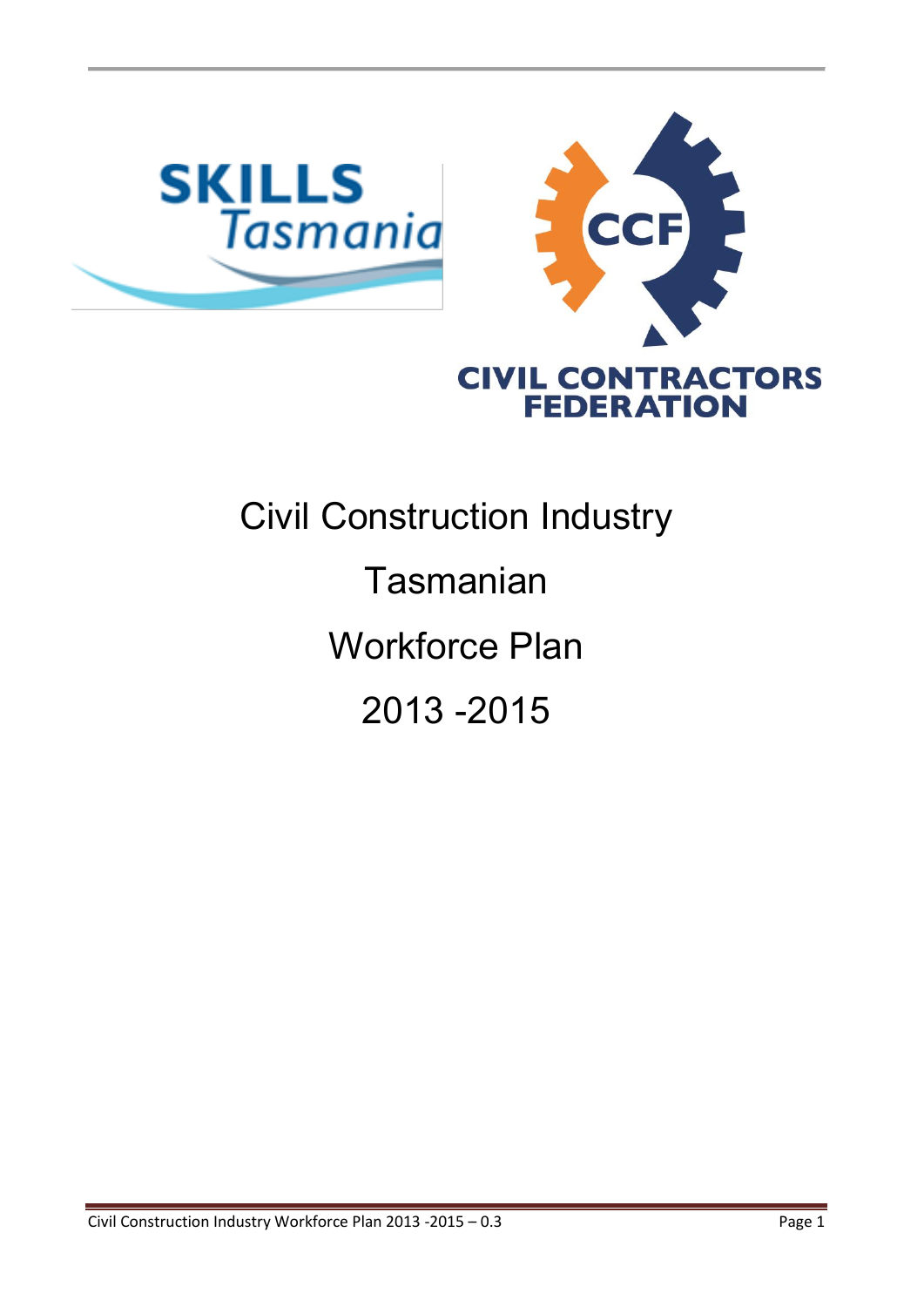### **Table of Contents**

#### **Disclaimer**

*Readers should not assume that Skills Tasmania endorses or agrees with any specific content, conclusion or recommendation. It is not to be taken as a commitment by Skills Tasmania to any specific policy setting, program or other course of action.*

*Neither Skills Tasmania nor CCF (Tas) will be liable for any loss, damage, cost or expense incurred or arising by reason of any person using or relying on information in this publication.*

*The information contained in this document has been sourced from various consultations, publications and websites. Due to the lack of available statistical data some of the information provided within this document is provided on the basis of informed assumptions.*

*Skills Tasmania, CCF (Tas) and its sub-contractors accept no responsibility for the accuracy or completeness of the information gained from these sources and recommends that readers exercise their own skill and care with respect to its use*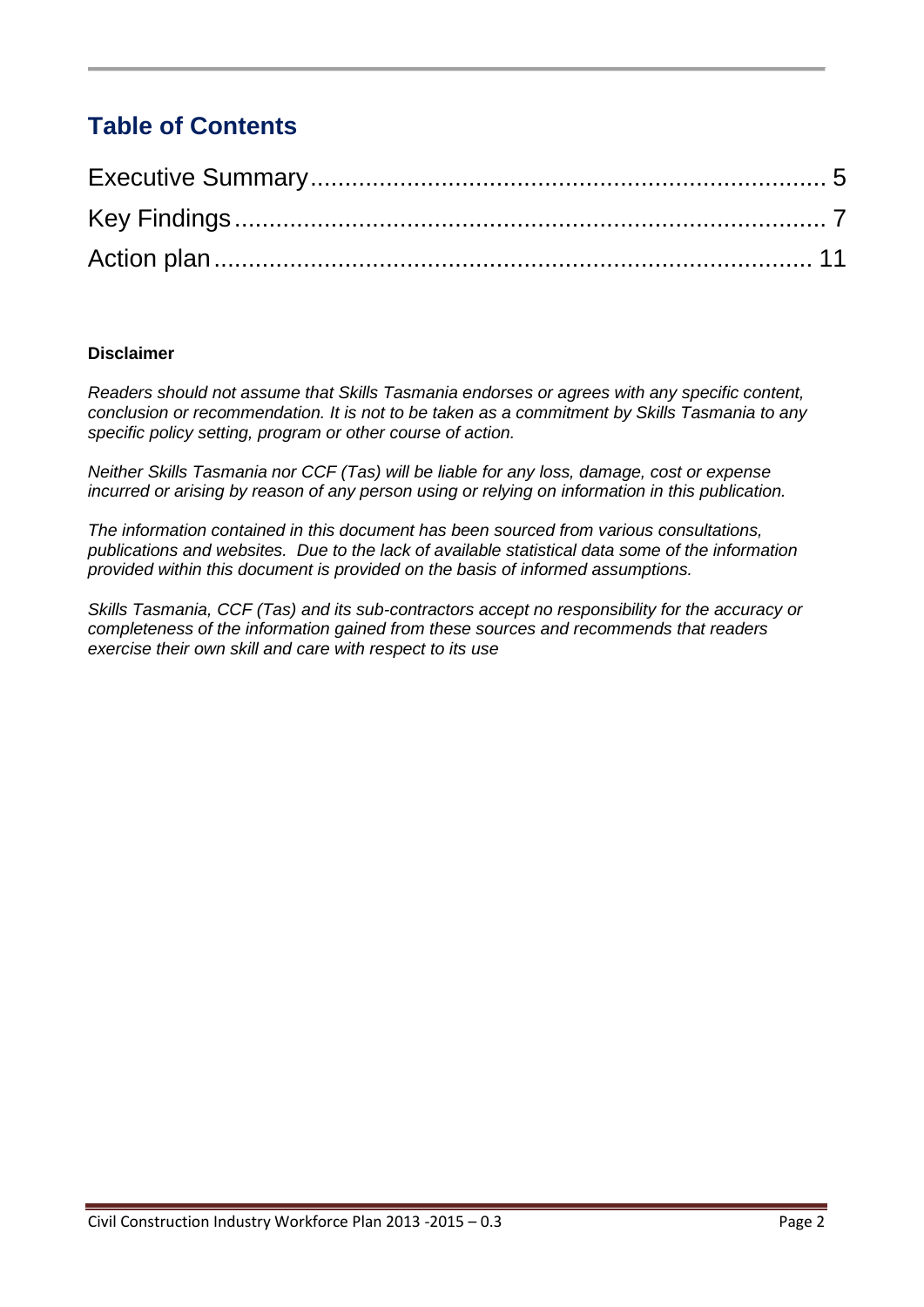

The Civil Construction industry in Tasmania is seen a critical linkage in the Tasmanian Economic Development Plan and it is important that the civil sector maintains sufficient and appropriate levels of skilled workers across all streams of employment.

Consultation with industry saw the representative group, Civil Construction Industry Workforce Advisory Group (chinwag), formed as the forum to gather representatives from all levels, small, medium to large, of the civil industry to discuss a wide and diverse range of topics, with training requirements high on the agenda. This group is also supported with attendance by state and federal government agencies.

The chinwag is Chaired by the Chief Executive Officer from the Tasmanian branch of the Civil Contractors Federation, Tony Cook, who also provided Secretariat duties.

Chinwag discussions with Skills Tasmania has resulted in the Report; Civil Construction Industry Workforce Plan 2013 – 2015 being completed.

This Plan is the first of its type to be completed and it clearly demonstrates the diverse and changing training needs of the civil sector, both now and into the future.

We thank the many enterprises that gave their time providing the data and information contained within this report and we look forward to working with the civil sector over many years to ensure that the training needs are, not only provided, but understood by all.

The Civil Contractors Federation supports workplace planning and development and sees this as a critical component in all businesses to sustain them into the future.

Adrian Granger State President - Civil Contractors Federation Tasmanian Branch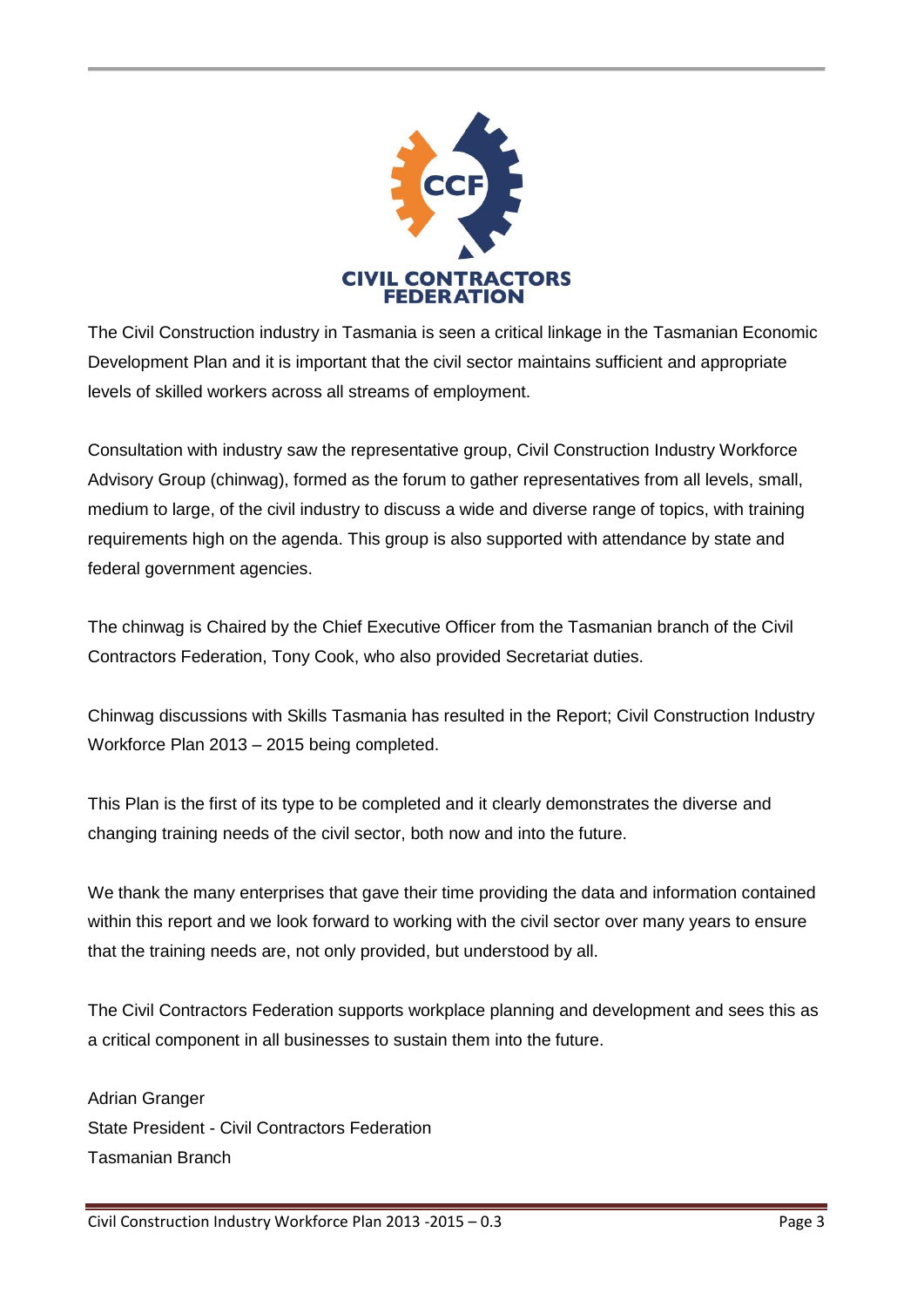

It is my pleasure to introduce Tasmania's Industry Workforce Plan for Civil Construction.

highlights the construction sector as a significant contributor to the state economy and an employer

of large numbers of Tasmanians. The sector also provides essential buildings, transport and utilities infrastructure vital to Tasmania's prosperity.

Skills Tasmania proudly supports this initiative of an industry led approach to workforce planning as it highlights the importance of skills in the productivity and sustainability of the sector and the commitment of employers to developing their workforce.

This Industry Workforce Plan was developed by the Civil Contractors Federations (Tas) and the Civil Construction Industry Workforce Advisory Group through consultation with Employers, Training providers and key stakeholders. It captures some of the key challenges facing the sector and the steps the industry is committed to taking to address their workforce needs now and into the future.

I strongly commend the industry's commitment to workforce planning and development and look forward to further developing our partnership with the sector, in particular the implementation and review of this plan.

I encourage all those involved in the civil construction sectors – employers, individuals, communities and government to use this plan as mechanism to meet both the challenges and opportunities that lie ahead.



Dr Chrissie Berryman General Manager Skills Tasmania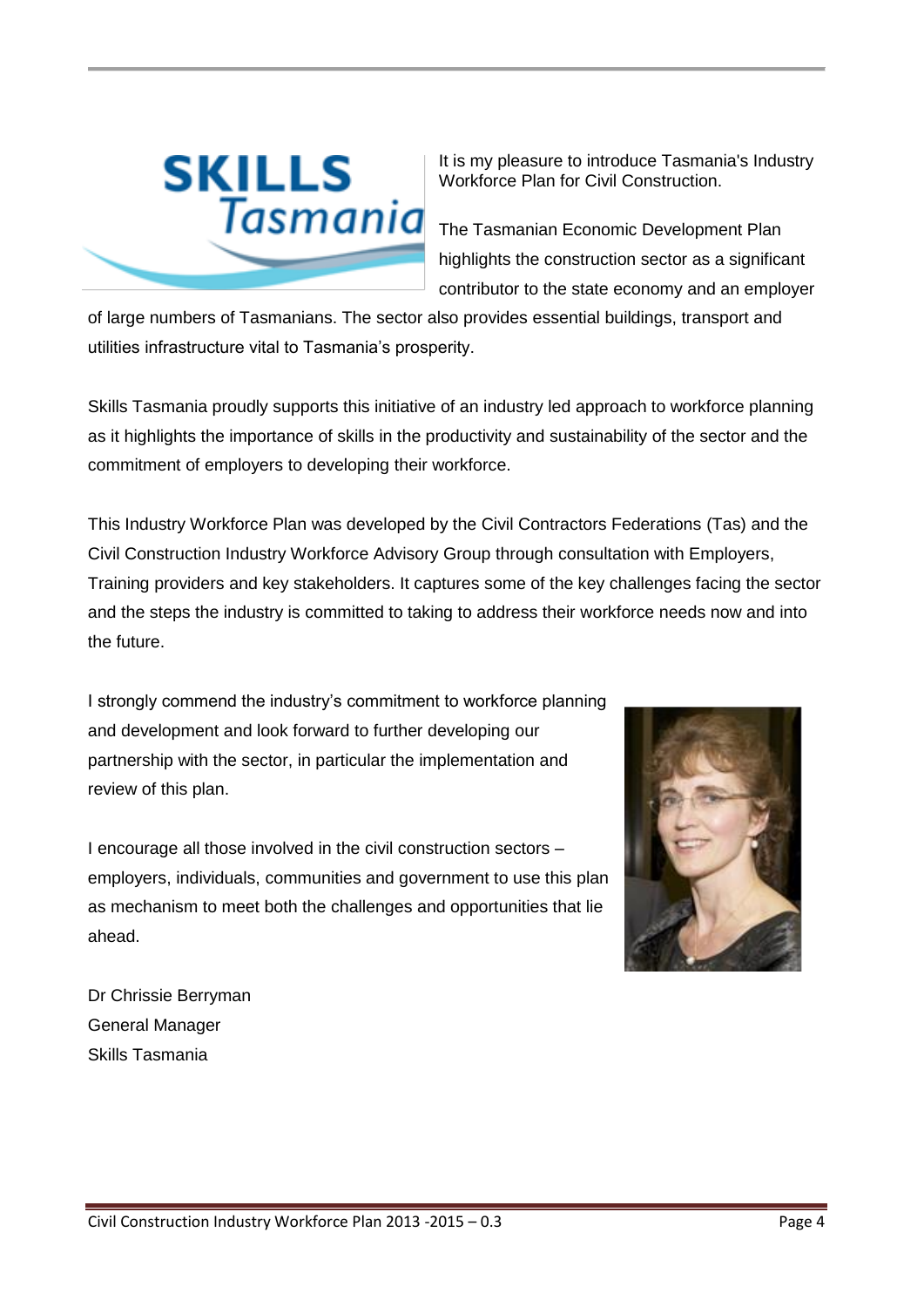## <span id="page-4-0"></span>Executive Summary

The intentions of the civil construction workforce plan is to provide both industry, governments and stakeholders with an overview of the current and future workforce planning and development needs of the civil construction industry in Tasmania.

Major challenges were confronted in the development of this plan, most significantly being that of data which truly represents the civil construction sector as a stand-alone industry.

The civil construction industry is reflected in the ANZSIC Division E Construction, as subdivision/groups and classes. This contributes to the civil construction industry's obscurity and the diminished representation of its economic contribution and the specific challenges faced as an independent industry. This is further exacerbated when utilizing ANZSCO in an attempt to identify significant industry occupations for the purposes of workforce planning and development, such as skill shortages and career pathways.

Conversely, using the value chain approach, the Department of Economic Development Tourism, and the Arts (DEDTA) has identified the civil construction industry as a key trade and investment sector within the <sup>1</sup>Tasmanian Economic Development Plan.

The value of work done by the residential and non-residential building and engineering construction industries in 2009-10 was:

- Residential: \$783 million
- Non-residential: \$675 million
- Engineering: \$964 million

Total: \$2.4 billion

This economic activity is estimated to contribute approximately \$1.249 billion (5.8 per cent) towards Gross State Product and employing 19,780 people, 8.4% of the total Tasmanian workforce.

There are no detailed figures available in relation to the size of the civil construction workforce as a separate and discrete workforce. The CCF (TAS) conservatively estimates that there are

<sup>-</sup>1 Sector Profile and Summary

Civil Construction Industry Workforce Plan 2013 -2015 – 0.3 Page 5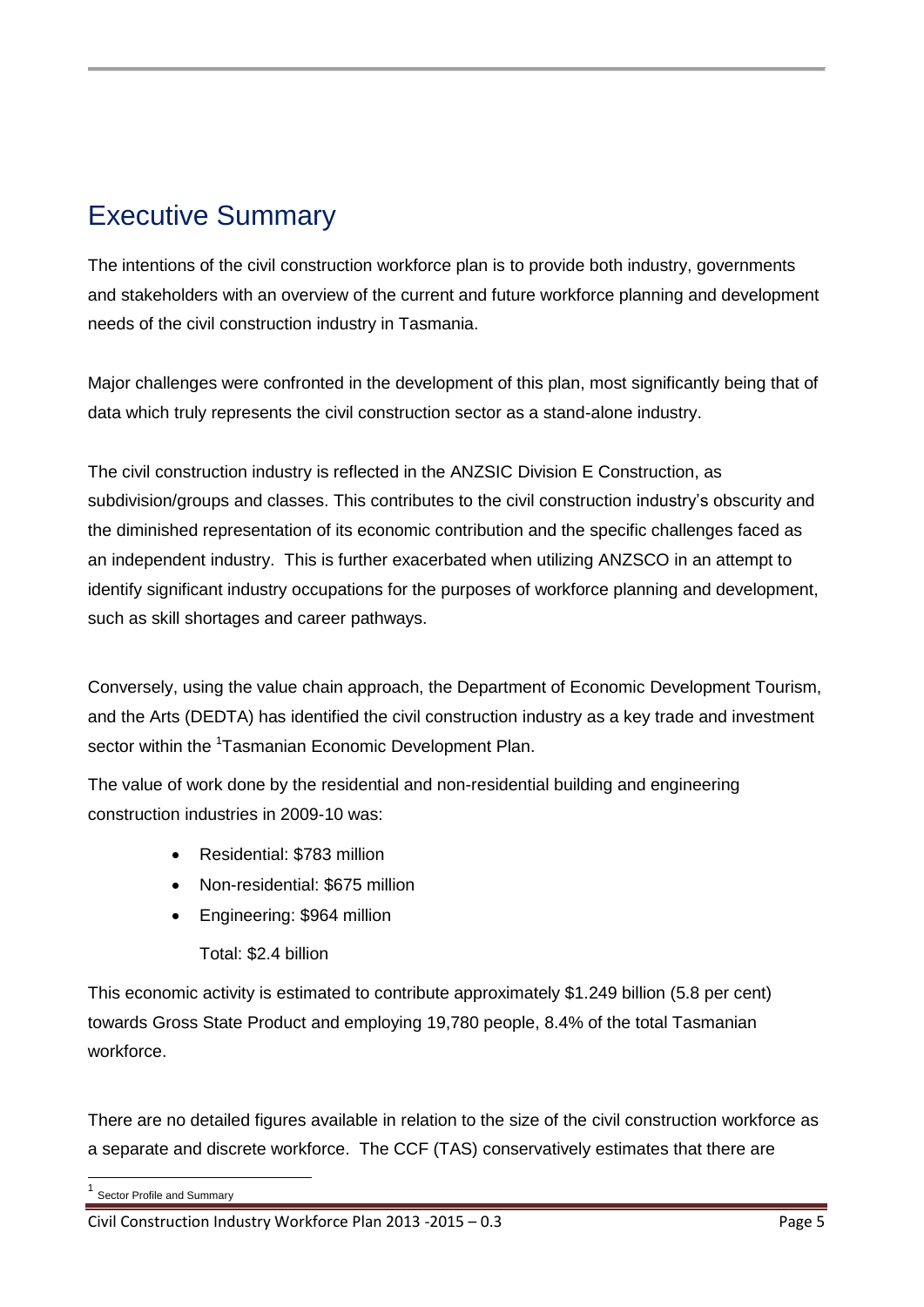approximately 260 civil construction businesses in Tasmania. Approximately 240 (94%) of these would employ 5 or fewer employees (including owner driver/operator). This does not include mainland based businesses.

Disconcertingly the level of understanding within the civil construction sector of the VET system and its mechanisms ranges from "semi-informed" to "oblivious". Therefore, considering that approximately 94% of the civil contracting industry is small to micro business the collective knowledge about the VET system and its practical application and fiscal support in relation workforce planning and development is minimal. Furthermore it is estimated that approximately 19% of the overall workforce has or are, undertaking formal qualifications in 2010 – 2012 and it is assumed that a high proportion of those are within the medium to large businesses.

The challenges of a strategic approach to workforce development are more complex for the small businesses, due to a number of contributory factors such as;

- time constraints and lack of any economy of scale
- competing demands in areas such as setting up and maintaining a website through to regulatory compliance across the three tiers of government, and hence it is not surprising small businesses find it difficult to prioritise workforce development issues.

In addition to the above, the major constraint faced by the civil construction enterprises in relation to workforce planning and development is the fundamental reliance upon forward planning and budgeting in infrastructure, and procurement and procurement policies. The inconstancy and lack of rolling capital works programs impact negatively on training and employment in civil construction.

This environment demands a responsive and supportive training system which;

- acknowledges the difficulties faced by civil construction enterprises gaining skills through the formal training system
- recognises the need to improve access to accredited training,
- recognition of current skills, skill sets and programs that increase participation in training, and
- recognises compliance and regulative requirements which could be maximized to provide accredited outcome opportunities

The majority of training in the industry is compliance based. This takes two forms:

• Regulatory licences – most of which have a time based element attached hence require maintaining currency;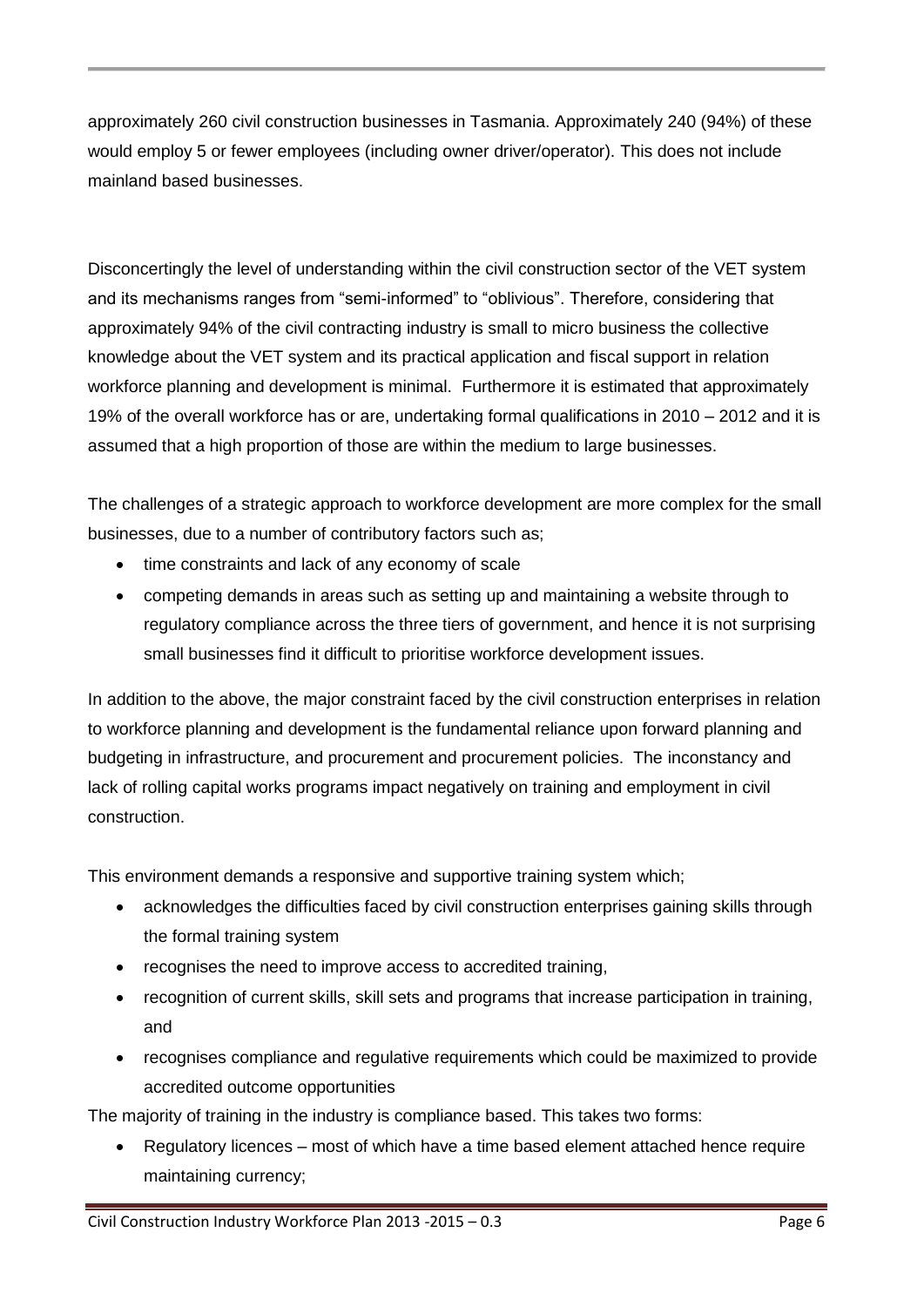Supply chain based where lead contractors (large civil companies) that the subcontractors (smaller operators) effectively work for require the implementation of their own quality assurance systems, inductions and processes. (including verification of competency).

Therefore, the necessity for training based on national vocational competency standards is low unless it is required to meet compliance obligations. The key areas of competency based training are in the areas of Verification of Competence (VOC) and Licensing Persons Performing High Risk Work (LPPHRW). Although someone may have a licence for high risk work (conducted and issued under the terms and conditions of the new Work, Health and Safety legislation); the onus is on the employer/lead contractor to verify competence through a VOC process. Therefore, an assessment of the issuance of competency often occurs. This suggests that there is limited support for full recognition of current competency/credit transfer, which in itself contradicts the objective of nationally accredited training.

## <span id="page-6-0"></span>Key Findings

Throughout the development of this plan a number of issues and possible resolutions were identified. However it is considered that the most immediate concerns which necessitate the provision of a strategic and coordinated framework and the commitment to action have been consolidated in to four key areas.

These areas are:

- The Workforce Capacity
- The Training Complexities
- Capability to Deliver
- Availability and Accessibility to Relevant data

These key areas include some longstanding and critical issues, which have the capacity to continue to instigate frustrations by many stakeholders including Training Providers, Governments, their agencies and industry.

#### **The Workforce Capacity**

 Whilst the industry is currently facing challenging times in relation to current and future work projections it is evident that, with the combination of an aging workforce, retrenchments, retirements and the lack of recruitment activity that the existing workforce will deplete. The fiscal cost of rebuilding the workforce based on reactive response plans creates the inevitable labour shortage, followed by the skill shortage.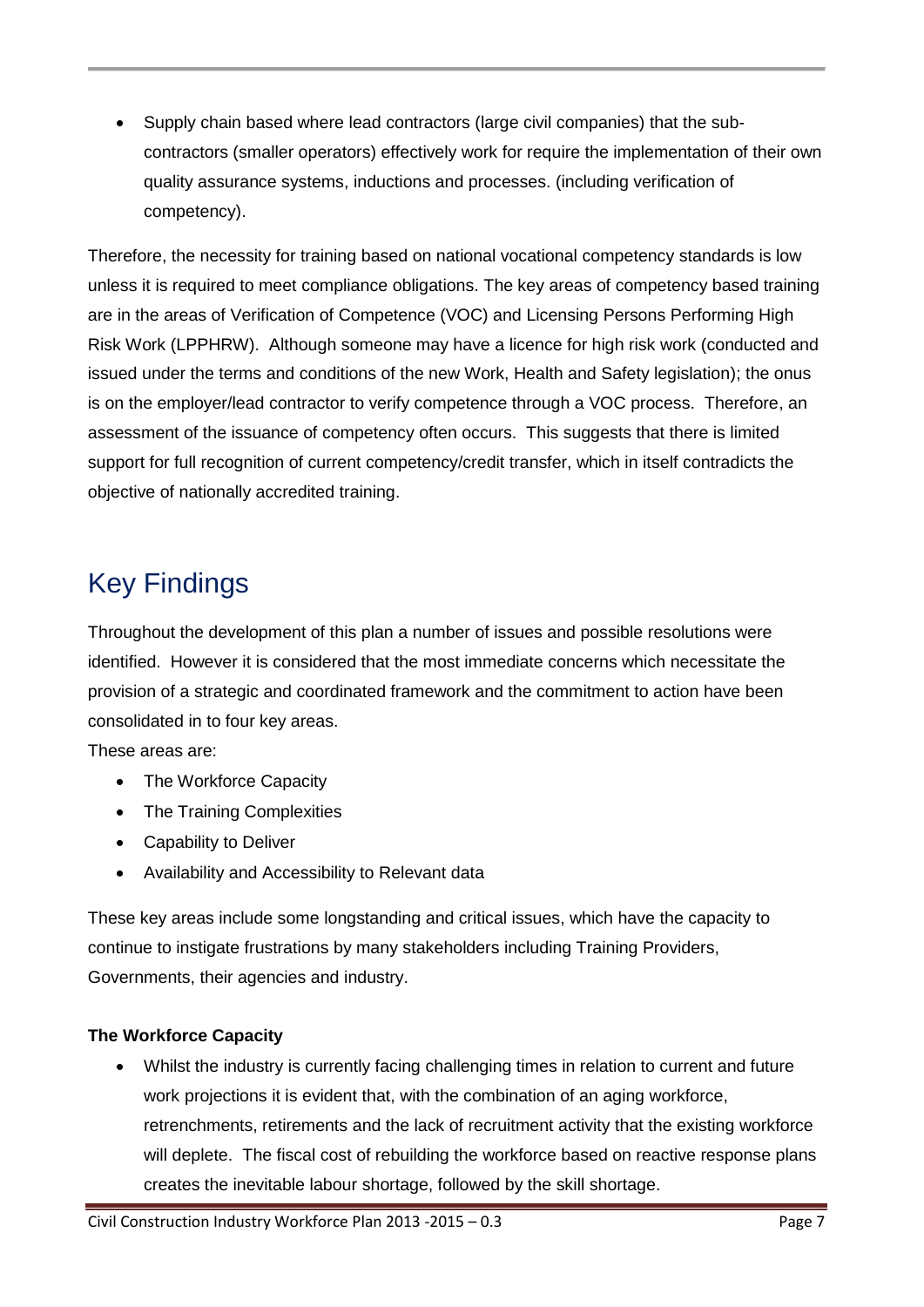#### **The Training Complexities**

- The substantial lack of knowledge by the industry (94% of which are small businesses) regarding the training system contributes to disengagement, frustration and low level of participation in the training system. Employers demonstrated the desire to obtain knowledge and understanding of how the system works and how it may contribute to address training needs.
- There is an abundance of stakeholders, service providers, associated flyers and information in relation to workforce planning and development programs and support mechanisms. The services environment is often competitive with many providers having contractual and sometimes conflicting obligations to fulfill. However it is clear that for the civil construction industry (94% small business) to truly invest time and resources into workforce planning and development and to realize the benefits, a more efficient and effective communications method needs to be put in place.
- An independent guide (such as the industry association/member body) to work on behalf of/with the enterprise to break down complexities and apparent systemic barriers would see a significant increase in engagement of the industry.
- Further participation by industry to drive the training system will provide connectivity and industry intelligence, necessary to inform stakeholders (including government) of industry demand and for the continuous improvement in the development of training programs, funding support and services.
- The incumbent cost to industry participating in the VET system, which is not currently recognized nor is it considered to be an "included cost" in the training system will be presented in a concise form. This would enable all parties to be informed of the inherent. Industry contribution required within workforce planning and development. Furthermore it would make significant improvements to industries capability to measure training activities and provide strong foundations for management processes.

#### **Capability to Deliver**

- Due to the large number of small businesses operating in the industry, the disparity of operations, skills requirements, work location and overall nature of the industry, the capability and capacity of the RTOs is challenged.
- RTOs stated that they have little or no inclination to increase their workforce capacity in relation to the industry sector. This raises a number of critical concerns relative to any possible increase in demand from industry. Importantly, there are the foreseeable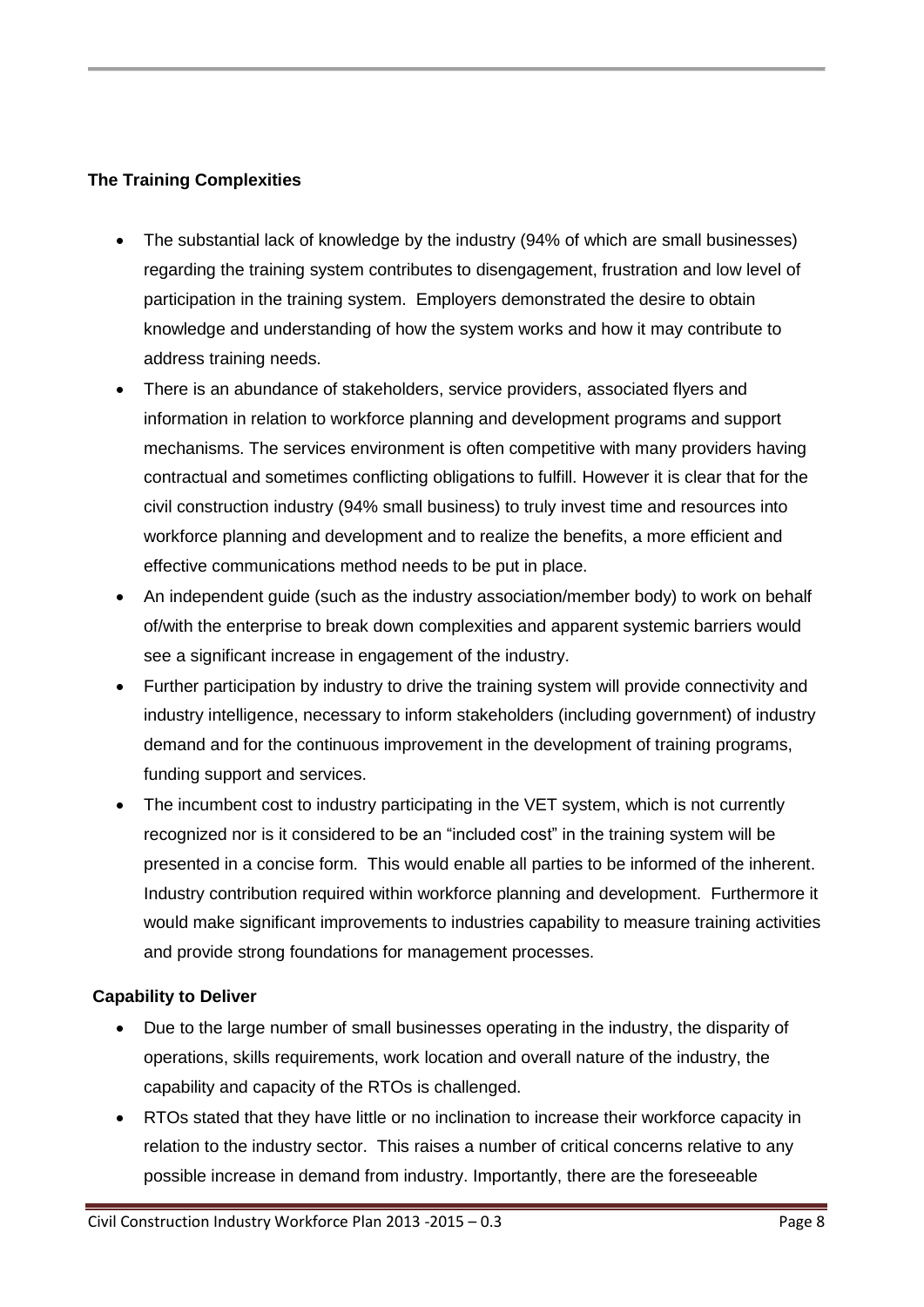requirements and impending implementation of "Licensing Persons Performing High Risk Work". This will require RTOs to increase both capacity and capability if the standards are to be addressed, enabling the industry to fulfill its legislative requirements.

 A collective approach by the industry to identify training requirements, support mechanisms and delivery strategies and working with RTOs would be of significant value to both parties.

Some of the key benefits would include:

- quality and relevant training
- increased efficiencies
- cost effectiveness
- increase in industry participation
- a better informed network of training providers and industry, resulting in the reduction of mutual frustration
- The collective requirements of the National Work, Health and Safety Act (Verification Of Competence and Licensing Persons Performing High Risk Work) drive the demand for enterprises to invest in the creation of a workforce which necessitates qualified Trainers and Assessors
- There are clear fiscal demands for both, RTOs and industry to work collaboratively in the development and ratification of training delivering and assessment expectations. This is beyond those regulatory obligations of the VET system and more related to business acumen.
- The consequences from the recent changes to the Australian Apprenticeship Incentive Program are expected to impact negatively, and will contribute to further withdrawal of industry from the apprenticeship/traineeship environment for both new and existing workers. This will impact on the issues already being faced in a "thin training market".
- With the Civil construction industry being a "thin training market" the threat of being overlooked or not considered in relation to the establishment of the new TasTAFE is a high risk. This risk could become a reality if a fiscal; decision is made by TasTAFE based on:
	- due to the seeming lack of training activity,
	- costs in establishing and maintaining capability requirements
	- the likelihood of the return on investment, and
	- being uninformed

This would be detrimental to the civil construction industry. Therefore to minimize the probable risk and in order to inform and remain informed of possible impacts on the civil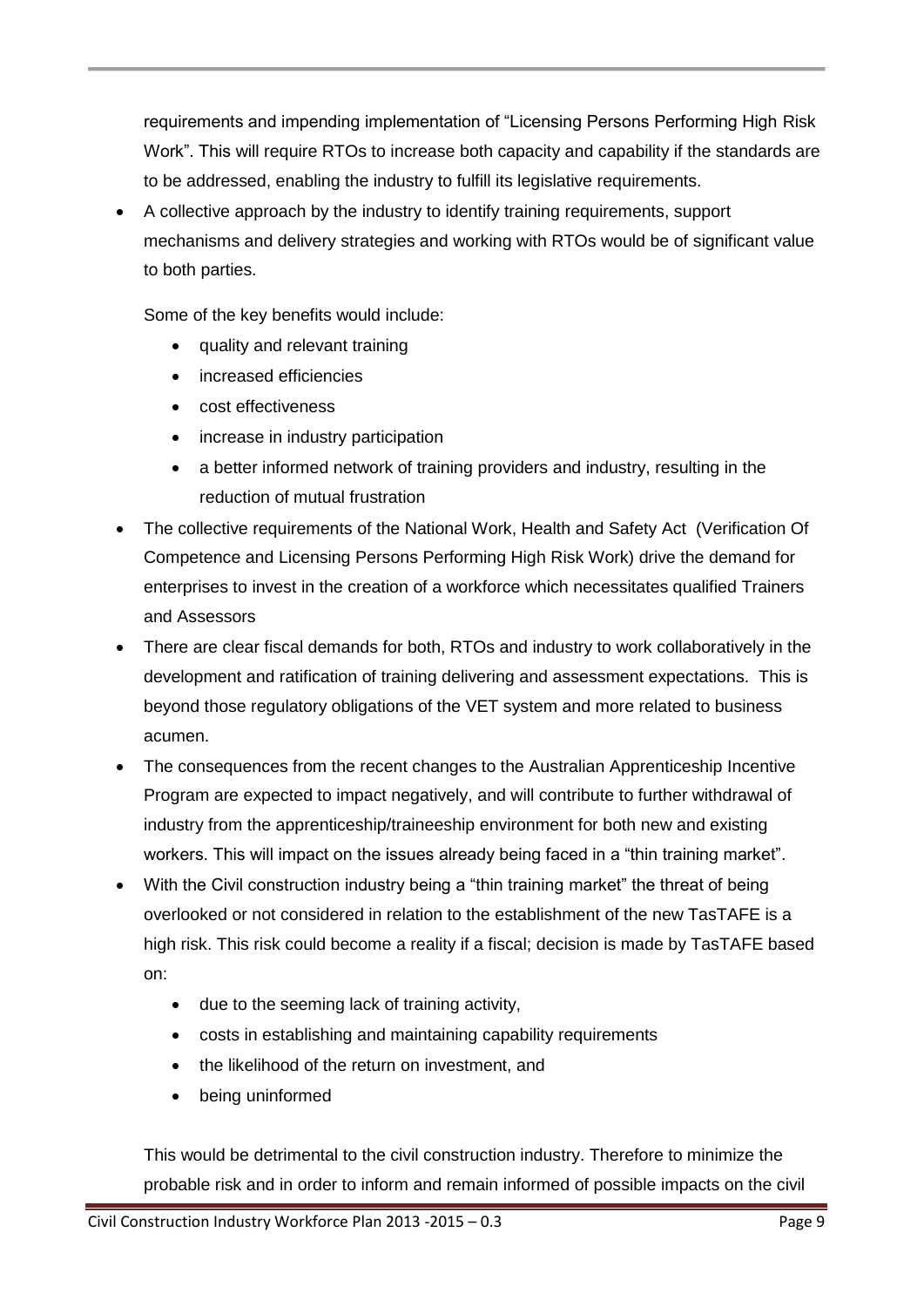construction industry a formal communications strategy with the appropriate and responsible persons at TasTAFE should be developed and implemented as soon as possible.

#### **Availability and Accessibility to Relevant data**

- As evidenced throughout this report the civil construction industry cannot rely on the traditional data collection methods in order to evidence its skills and labour demands. Not only is this a concern in relation to the immediate issues identified, but it will be further exacerbated due to changes in technology and how this impacts on the capacity of its workforce.
- Given its diverse workforce, location and activity the civil construction industry in Tasmania is ideally situated to provide government with the necessary level of industry intelligence required, such as impending changes and demands on the industry and how these will affect future planning requirements.

This industry driven workforce plan will make significant improvements to industries capability to measure training activities and provide strong foundations for the management processes of its workforce planning and development requirements, now and into the future.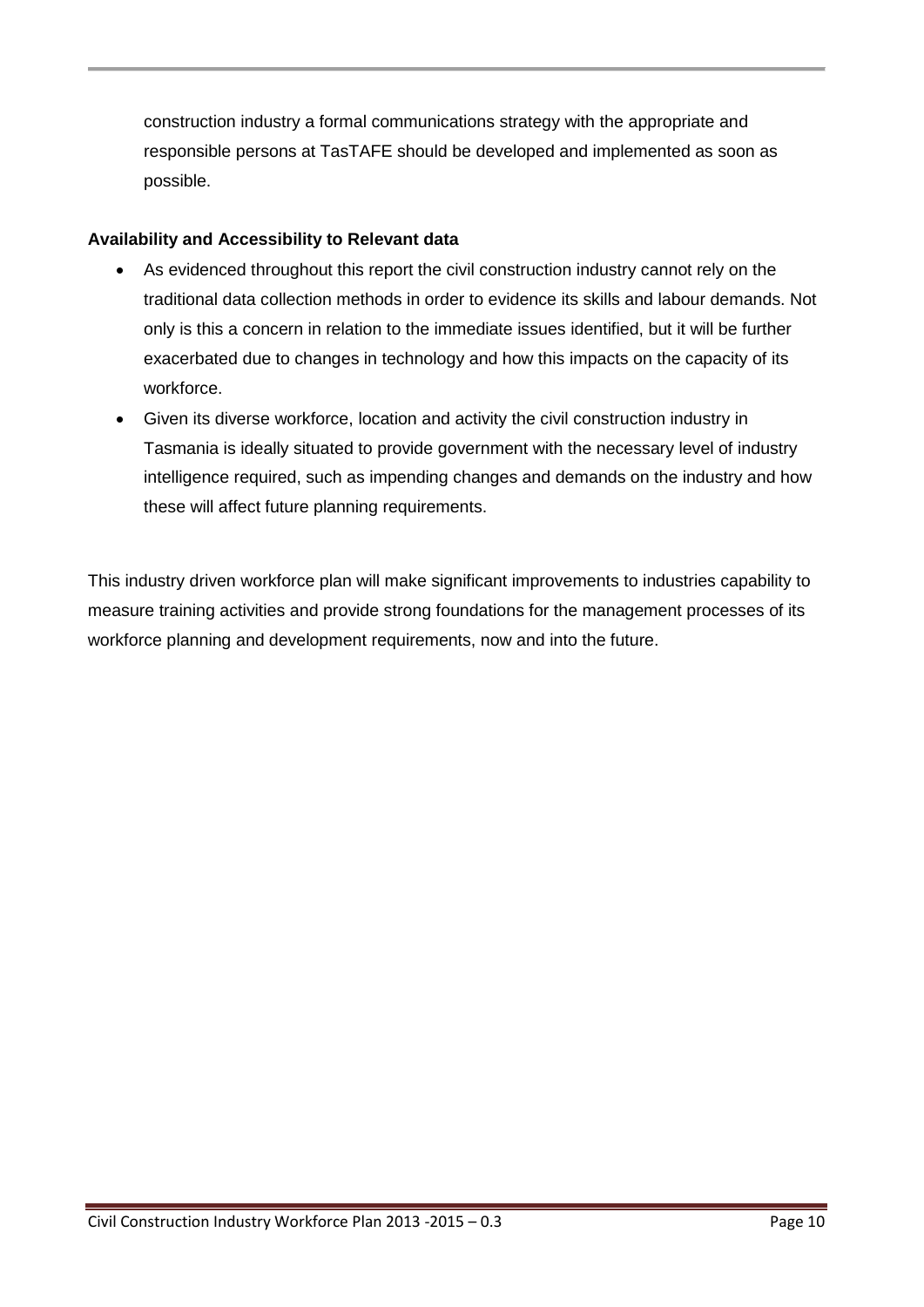## <span id="page-10-0"></span>Action plan

The sole purposes of these actions are to provide the industry with the knowledge and ownership to drive and manage its workforce planning and development needs. The Civil Construction Industry Workforce Advisory Group (CHINWAG). CHINWAG was formally established in November 2011 with membership comprising of the following stakeholders: Tasmanian and Commonwealth government agency representatives: CCF (Tas), broad cross section from the civil contracting industry including representatives from

- Small medium enterprises
- Large enterprises
- Representing a diverse range of operations
- gender and culturally diverse representatives, as appropriate; and
- regional representatives.

It is the working committee and as such will be reliant upon physical resources to undertake the necessary actions. CCF (Tas) currently provides secretarial support to CHINWAG however the critical actions identified will require additional resources if the results are to be realised. Due to CCF (Tas) having minimal resources at its disposal the actions identified within this action plan will rely heavily on the ongoing support provided to CHINWAG.

| <b>Action commitments</b><br>1. Resourcing the Gap |           | <b>Priority</b>                                                         | Timeframe | Responsible<br>stakeholder | Funding<br>Bodies to be<br>approached            |                                                                                                                                   |
|----------------------------------------------------|-----------|-------------------------------------------------------------------------|-----------|----------------------------|--------------------------------------------------|-----------------------------------------------------------------------------------------------------------------------------------|
|                                                    | $\bullet$ | CCF(Tas) to seek funding<br>support for the continuance<br>of CHINWAG - | High      | Feb-March<br>$2013 -$      | CCF (Tas)                                        | Skills Tasmania<br><b>SkillsDMC</b><br><b>Skills Connect</b><br>Australian<br>Workforce and<br>Productivity<br>Agency<br>Industry |
|                                                    |           | Identification of seed funding<br>support opportunities                 | High      | Feb-March<br>$2013 -$      | CCF (Tas) Skills<br>Tasmania and<br><b>DEDTA</b> |                                                                                                                                   |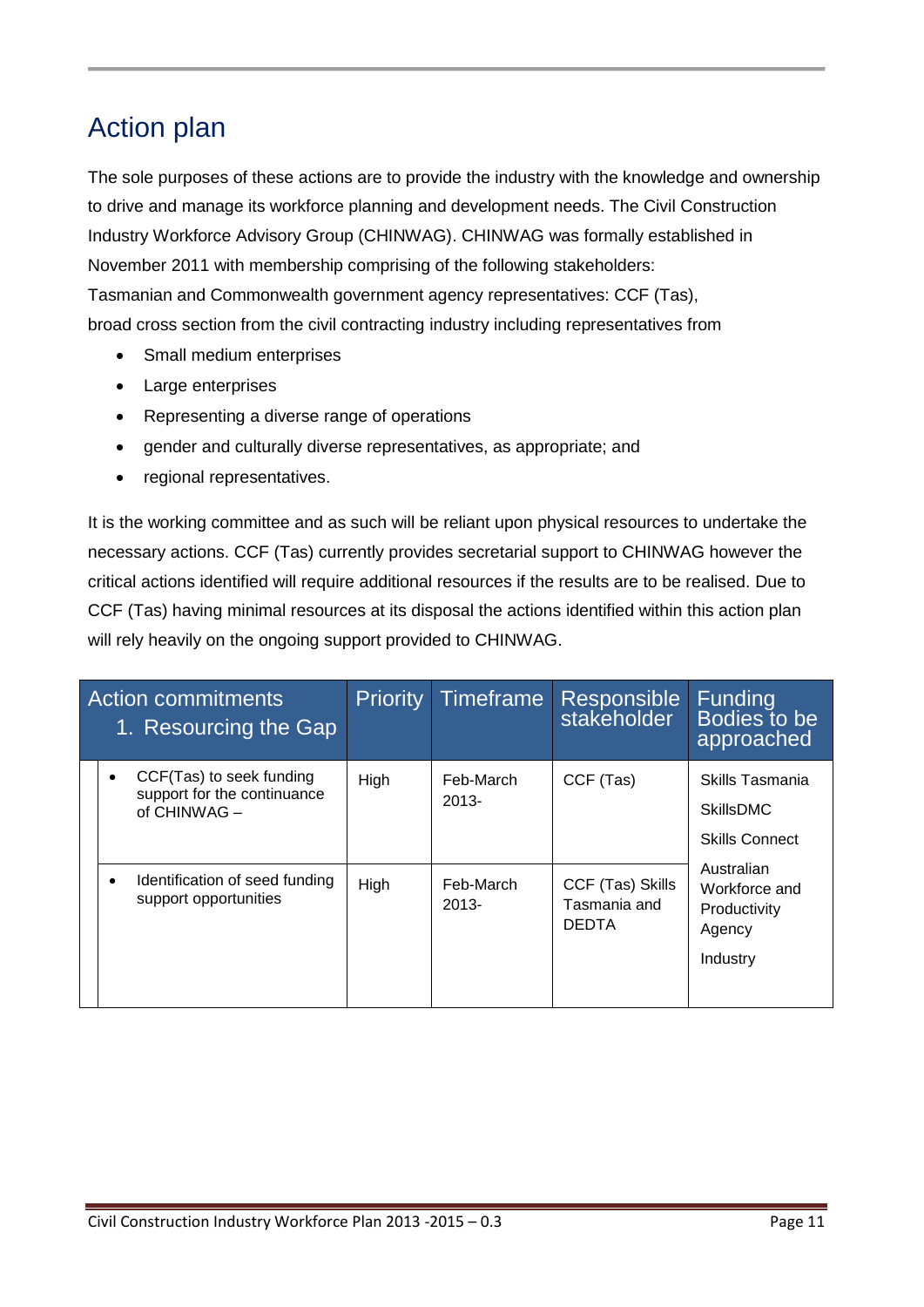| <b>Action commitments</b><br>2. Creation<br>the<br><b>of</b><br>Knowledgeable<br><b>Network</b>                                                                                                                                                                                                                                                                                                                                                                                                                                                                                                                                                                        | <b>Priorit</b><br>У | Timefram<br>e                      | <b>Responsibl</b><br>e<br>stakeholder | <b>Supporting</b><br>stakeholder<br>S                                                                                                  |
|------------------------------------------------------------------------------------------------------------------------------------------------------------------------------------------------------------------------------------------------------------------------------------------------------------------------------------------------------------------------------------------------------------------------------------------------------------------------------------------------------------------------------------------------------------------------------------------------------------------------------------------------------------------------|---------------------|------------------------------------|---------------------------------------|----------------------------------------------------------------------------------------------------------------------------------------|
| Regional information<br>a<br>sessions are provided to<br>civil construction<br>enterprises in relation to<br>workforce planning and<br>development programs.<br>Information to include but<br>$\bullet$<br>not limited to:<br>Application<br>$\circ$<br>Process<br><b>Funding Process</b><br>$\circ$<br>Reporting<br>$\circ$<br>requirements                                                                                                                                                                                                                                                                                                                           | High                | April 2013<br>$May - June$<br>2013 | CCF(Tas)<br><b>CHINWAG</b>            | TBCITB, Skills<br>Tasmania,<br><b>SkillsDMC</b><br>RTOs, AAC, Job<br><b>Services</b><br>Australia<br>Agency<br><b>GTOs</b><br>Industry |
| CHINWAG is to become<br>b<br>the "Knowledgeable<br>Network"<br>Participants to<br>$\circ$<br>share current<br>knowledge and<br>experience<br>regarding<br>workforce and<br>development<br>strategies<br>Develop strategies<br>$\circ$<br>to address<br>management of<br>support programs<br>within the<br>industries work<br>environment<br>Investigations and review<br>of "industry brokerage"<br>models are undertaken and<br>considered<br>Identify and consolidate<br>$\bullet$<br>skills and training needs<br>with a projection of 12-18<br>months deliverables<br>Identify relevant support<br>$\bullet$<br>programs which support a<br>collaborative approach | High                | 2013-2015                          | CCF(Tas)<br><b>CHINWAG</b>            | Skills Tasmania<br><b>DIER</b><br><b>DEDTA</b><br><b>SkillsDMC</b><br>Industry                                                         |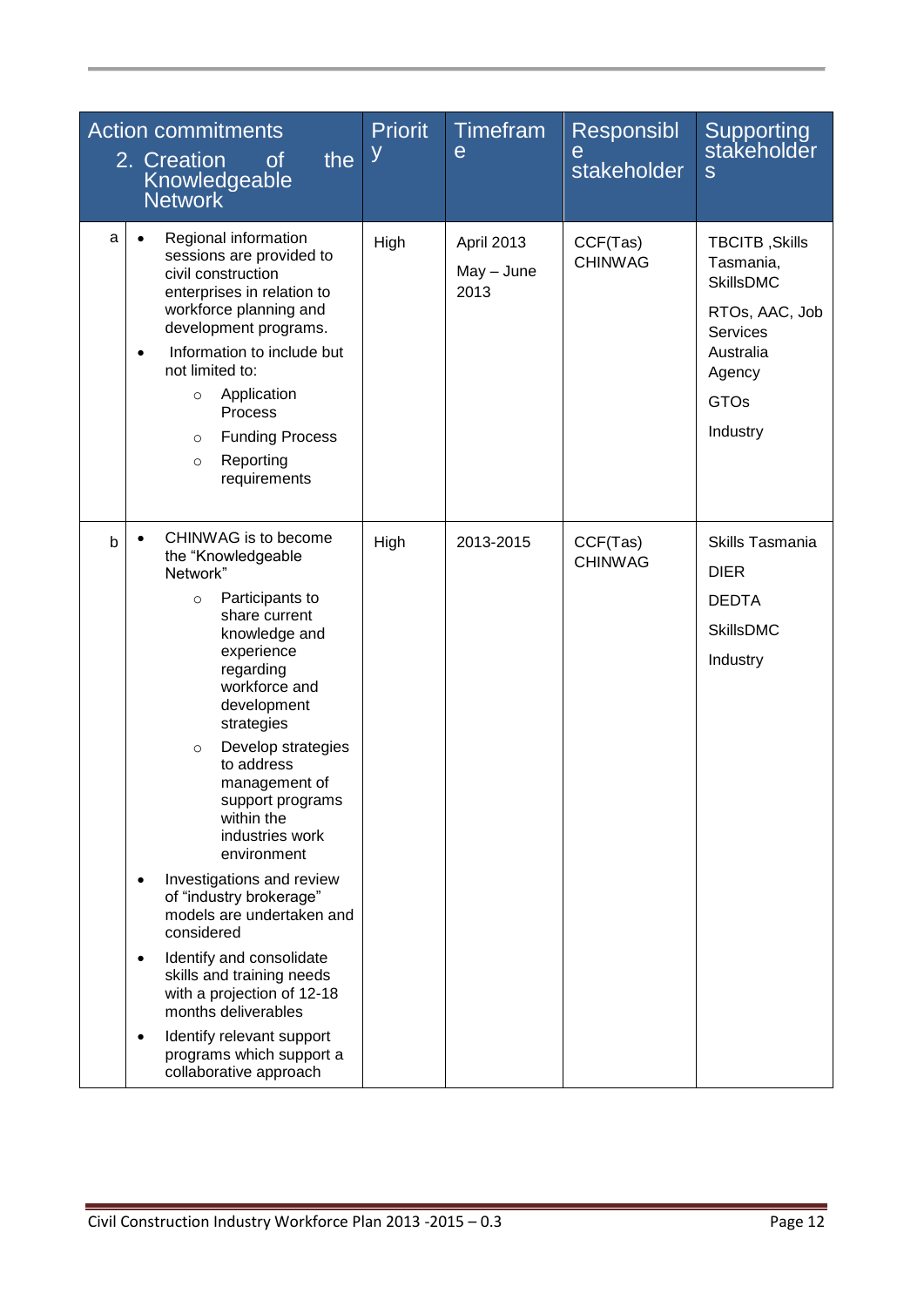| <b>Action commitments</b>                                                                                                                                | <b>Priority</b>  | Timeframe            | <b>Responsible</b>          | Supporting<br>stakeholders          |
|----------------------------------------------------------------------------------------------------------------------------------------------------------|------------------|----------------------|-----------------------------|-------------------------------------|
| 3. Increasing Delivery<br><b>Capabilities and</b><br><b>Managing Expectations</b>                                                                        |                  |                      | stakeholder                 |                                     |
| A formal communications<br>$\bullet$<br>strategy is developed and<br>implemented with the<br>appropriate and<br>responsible persons at<br><b>TasTAFE</b> | High             | Dec 2012/Jan<br>2013 | CCF (Tas)<br>/CHINWAG       | TasTAFE/Skills<br>Tasmania/DoE      |
| Formation of RTO and<br>$\bullet$<br>Industry collaborative<br>network (established<br>under CHINWAG)                                                    | High -<br>Medium | 2013-2014            | CCF (Tas)<br><b>CHINWAG</b> | <b>RTOs</b><br>Industry             |
| Dedicated session<br>$\bullet$<br>provided at CHINWAG<br>meetings for RTOs                                                                               |                  |                      |                             |                                     |
| Action plans are<br>$\bullet$<br>developed to address, but<br>not limited to:                                                                            |                  |                      |                             |                                     |
| Quality and<br>$\circ$<br>relevant training                                                                                                              |                  |                      |                             |                                     |
| Increase<br>$\circ$<br>efficiencies                                                                                                                      |                  |                      |                             |                                     |
| Development of<br>$\circ$<br>agreed processes<br>and standards                                                                                           |                  |                      |                             |                                     |
| Development of<br>$\circ$<br>preferred provider<br>register                                                                                              |                  |                      |                             |                                     |
| Risk assessment strategy<br>development re Licensing<br>Persons Performing High<br>Risk Work. Work Health<br>and Safety Regulations:                     |                  |                      |                             |                                     |
| Assessor and<br>$\circ$<br>Resource<br>requirements                                                                                                      |                  |                      |                             |                                     |
| Verification of<br>Competence                                                                                                                            |                  |                      |                             |                                     |
| Review of enterprise<br>$\bullet$<br>qualified Trainer and<br>Assessors                                                                                  | High             | 2013-2014            | CCF (Tas)<br><b>CHINWAG</b> | Industry<br><b>RTOs</b>             |
| Identification of<br>$\circ$<br>capability and<br>capacity gaps                                                                                          |                  |                      |                             | <b>SkillsDMC</b><br>Skills Tasmania |
| Identification of<br>$\circ$<br>support funding<br>for TAE's                                                                                             |                  |                      |                             |                                     |
| Deliberation and<br>$\circ$<br>planning for the<br>development of<br>TAE network and                                                                     |                  |                      |                             |                                     |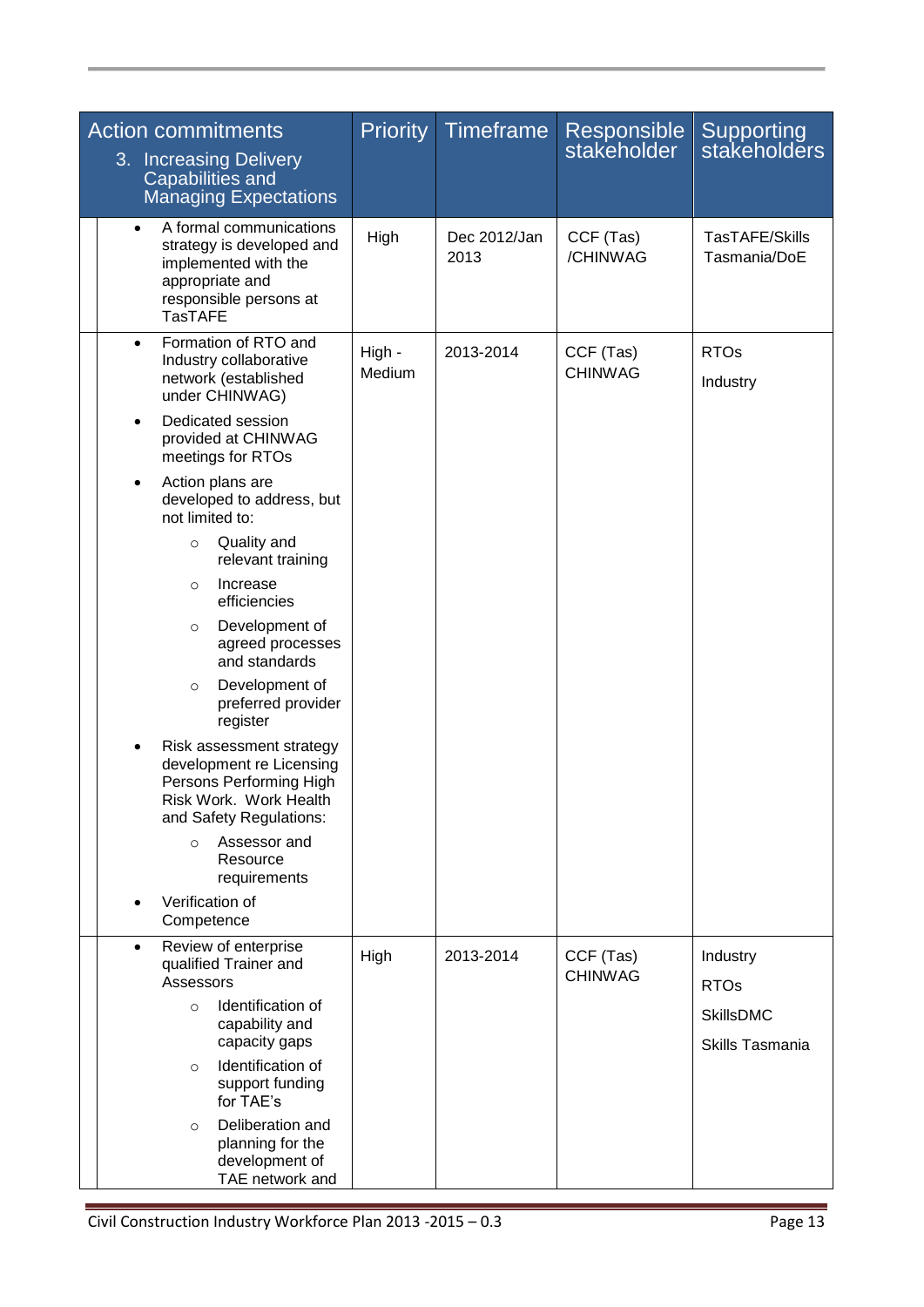| <b>Action commitments</b><br>3. Increasing Delivery<br>Capabilities and<br><b>Managing Expectations</b> | <b>Priority</b> | Timeframe | Responsible<br>stakeholder | Supporting<br>stakeholders |
|---------------------------------------------------------------------------------------------------------|-----------------|-----------|----------------------------|----------------------------|
| the connectivity<br>with RTO<br>operations and<br>legislative<br>requirements                           |                 |           |                            |                            |